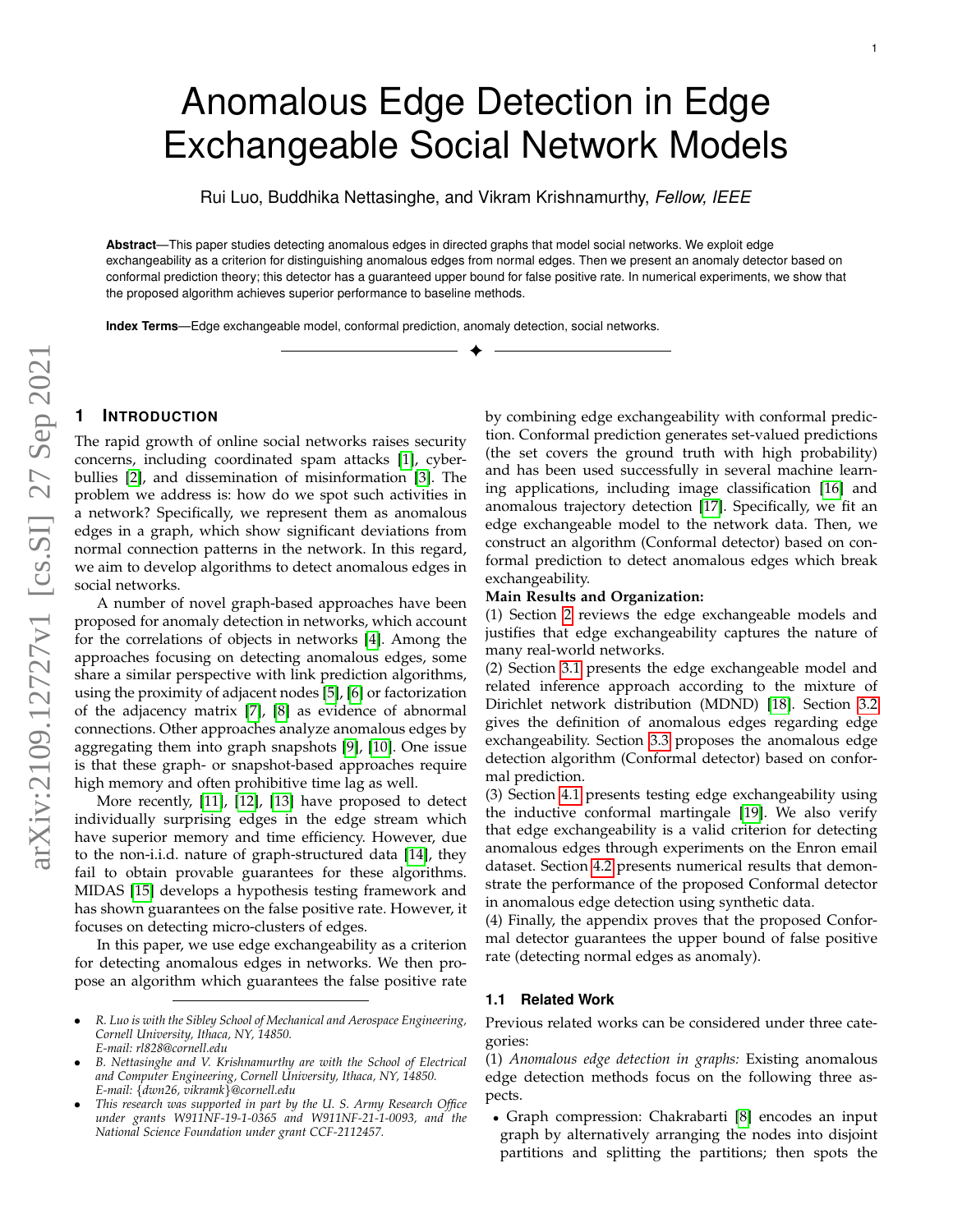anomalous edges whose removal reduces the total encoding cost significantly. Tong and Lin [\[7\]](#page-9-6) factorize the adjacency matrix of the input graph and flag edges with high reconstruction error as anomalies. GOutlier [\[20\]](#page-9-19) constructs a structural connectivity model of the input graph to define anomalous edges.

- Node and subgraph similarity: NetWalk [\[5\]](#page-9-4) learns a dynamic node embedding which minimizes the pairwise distance of node embeddings along each walk and computes the abnormality of edges according to the Hadamard product of node embeddings. ODDBALL [\[6\]](#page-9-5) extracts egonet-based (1-hop neighborhood around a node) features and spots anomalous edges according to abnormal pairwise correlation patterns. Shin et al. [\[9\]](#page-9-8), Eswaran and Faloutsos [\[12\]](#page-9-11) aggregate edges into graph snapshots and detect dense subgraphs with anomalous nodes and edges.
- Edge frequency: Ranshous et al. [\[21\]](#page-9-20) proposed an edge probability function which scores each edge based on occurrence frequency, common neighbors and popularity of two endpoints. Spotlight [\[10\]](#page-9-9) identifies edge anomalies as bursty occurrence which connect parts of the graph which are sparsely connected. MIDAS [\[15\]](#page-9-14) proposes a probabilistic framework to detect microcluster anomalies (suddenly arriving of groups of suspiciously similar edges). F-FADE [\[13\]](#page-9-12) uses a frequency-factorization technique to model the distributions of edge frequencies and flags edges with low likelihood of the observed frequency as anomaly.

(2) *Exchangeable graph models:* Vertex exchangeable random graph models assume that the distribution of a graph is invariant to the labeling of its vertices [\[22\]](#page-9-21), [\[23\]](#page-9-22), [\[24\]](#page-9-23), [\[25\]](#page-9-24). An extensive list of vertex exchangeable random graph models can be found in [\[26\]](#page-9-25). A limitation of vertex exchangeable random graph models is that they yield dense graphs [\[26\]](#page-9-25). Edge exchangeable random graph models, on the other hand, are capable to produce sparse graphs and smallworld behavior of real-world networks [\[27\]](#page-9-26). Several edge exchangeable models [\[18\]](#page-9-17), [\[28\]](#page-9-27), [\[29\]](#page-9-28) have been proposed for modeling networks as exchangeable sequences of edges. These models assume that the distribution of a graph's edge sequence is invariant to the order of the edges [\[28\]](#page-9-27). In addition, Caron and Fox [\[30\]](#page-10-0) proposed to represent a network as an exchangeable point process and uses completely random measures to construct sparse graphs.

(3) *Conformal prediction:* Conformal prediction algorithms provide valid measures of confidence for individual predictions made by machine learning algorithms [\[31\]](#page-10-1). It is based on the assumption that the samples are probabilistically exchangeable [\[16\]](#page-9-15), which is slightly weaker than i.i.d. assumption. Different machine learning algorithms have previously been proposed and investigated for conformal prediction, e.g., the k-nearest neighbours algorithm [\[32\]](#page-10-2), SVM [\[32\]](#page-10-2), and neural networks [\[33\]](#page-10-3). The computational efficiency of conformal prediction is considerably improved using a modification known as inductive conformal prediction [\[34\]](#page-10-4), which avoids training the algorithm one time for each sample in the dataset. Conformal prediction has been used for testing exchangeability of a sequence of data [\[19\]](#page-9-18), [\[35\]](#page-10-5), [\[36\]](#page-10-6), [\[37\]](#page-10-7). In addition, Laxhammar [\[17\]](#page-9-16) applied conformal prediction in detecting anomalous trajectories in

TABLE 1 Glossary of Symbols Used in This Article

| Symbols                | Description                                      |
|------------------------|--------------------------------------------------|
| G                      | the directed graph representing the              |
|                        | network                                          |
| V                      | the set of nodes                                 |
| E                      | the set of edges                                 |
| $\overline{N}$         | the number of edges in $E$                       |
| $e_n$                  | the edge in $E, n = 1, \dots, N$                 |
| $e_{N+1}$              | the new edge to be tested                        |
| $S_n$                  | the sender node of edge $e_n$                    |
| $r_n$                  | the receiver node of edge $e_n$                  |
| $\overline{A}$         | non-conformity measure (NCM) [16]                |
| $\alpha_n$             | the non-conformity score of edge $e_n$           |
| $p_n$                  | the <i>p</i> -value of edge $e_n$ being normal   |
| $\epsilon$             | the significance level                           |
| Anom $_n^{\epsilon}$   | indicator of whether edge $e_n$ is anomalous     |
|                        | or not at the significance level $\epsilon$      |
| $c_n$                  | the community that edge $e_n$ belongs to         |
| $A_{c_n}$              | the distribution of sender nodes of edges in     |
|                        | community $c_n$                                  |
| $B_{c_n}$              | the distribution of receiver nodes of edges      |
|                        | in community $c_n$                               |
| H                      | the discrete base distribution for $A_{c_n}$ and |
|                        | $B_{c_n}$                                        |
| D                      | the discrete distribution of community $c_n$     |
| $\alpha, \tau, \gamma$ | concentration parameters of $D, H$ ,             |
|                        | $A_{c_n}$ and $B_{c_n}$                          |
| $\frac{d}{ }$          | equality in distribution                         |

surveilance applications; Ishimtsev et al. [\[38\]](#page-10-8) proposed an anomaly detection algorithm for univariate time series by combinning k-nearest neighbors algorithm with the conformal prediction framework.

# <span id="page-1-0"></span>**2 EDGE EXCHANGEABLE SOCIAL NETWORK MODEL**

In this section, we first introduce the edge exchangeable models and their connections with the vertex exchangeable models. We then justify how these models capture some important properties of real world social networks, including sparsity and power-law degree distribution. We further illustrate via several real world examples that edge exchangeability is a useful assumption in modeling social networks, which guides the definition of anomalous edges in Section [3.2](#page-4-0) and the anomaly detection algorithm in Section [3.3.](#page-4-1)

## <span id="page-1-1"></span>**2.1 Edge Exchangeable Model**

Consider a directed graph  $G = (V, E)$ , where  $V =$  $\{v_1, \dots, v_M\}$  is the node set with M nodes and  $E =$  $\{e_1, \dots, e_N\}$  is the edge set with N edges. A sequence of random variables is (finitely) exchangeable if their joint distribution is invariant under permutations [\[39\]](#page-10-9). Exchangeability reflects the assumption that the variables do not depend on their indices although they may be dependent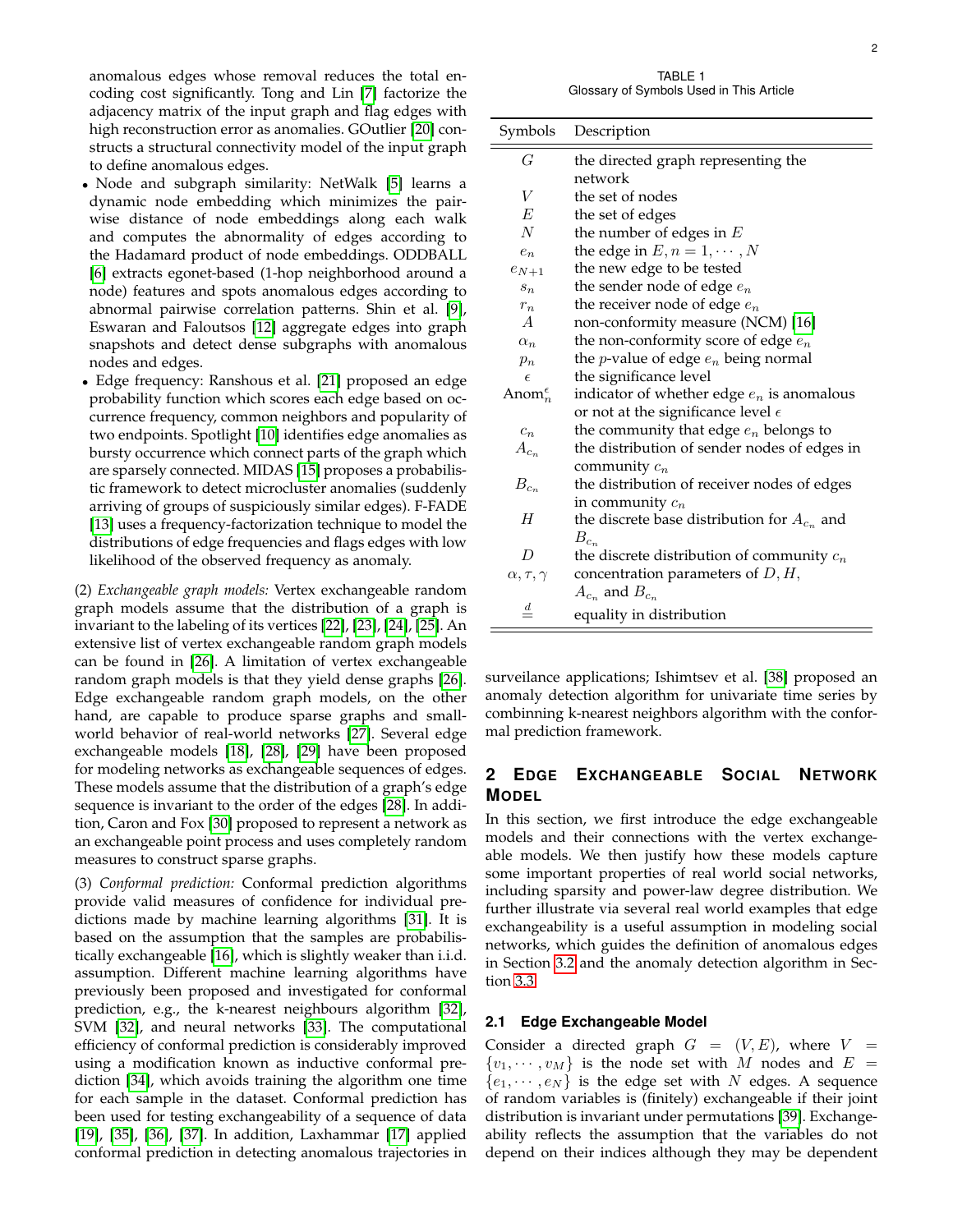among themselves. Exchangeability $^1$  $^1$  is a weaker assumption than iid; iid variables are automatically exchangeable [\[40\]](#page-10-10).

This paper deals with edge exchangeable networks. We now briefly discuss vertex exchangeable networks. In graphs, the *vertex exchangeability*, defined as follows, means that the distribution of the graph is invariant to relabelings of the vertices.

**Definition 1** (Vertex Exchangeability). Consider a graph  $G~=~(V,E),~$  where  $~V~=~\{1,\cdots,M\}~$  and  $~E$  ${e_1, \dots, e_N} \subseteq V \times V$ . Such networks can be expressed as an adjacency matrix **y** =  $(y_{ij})_{i,j\in V}$  with

$$
y_{ij} = \begin{cases} 1, & (i,j) \in E, \\ 0, & \text{otherwise.} \end{cases}
$$
 (1)

Let permutation  $\pi : V \to V$ . Relabeling vertices according to  $\pi$  leads to the adjacency matrix  $y^{\pi} = (y_{\pi(i)\pi(j)})_{i,j\in V}$ . Then, G is vertex exchangeable if for every permutation  $\pi$ ,  $\mathbf{y}^{\pi} \overset{d}{=} \mathbf{y}.$  Here,  $\overset{d}{=}$  denotes equality in distribution, that is,

$$
P(Y = y) = P(Y = y^{\pi}),
$$
 (2)

where  $Y = (Y_{ij})_{i,j \in V}$  is a random matrix defined on  $\{0,1\}^{V\times V}.$ 

The assumption of vertex exchangeability underlies many well-known network models, including the stochastic block model (SBM) [\[22\]](#page-9-21), latent space model [\[23\]](#page-9-22), infinite relational model (IRM) [\[24\]](#page-9-23), latent feature relational model (LFRM) [\[25\]](#page-9-24) and many others. However, they fall under the framework of Aldous-Hoover representation theorem [\[41\]](#page-10-11), [\[42\]](#page-10-12), which guarantees that these graphs are either empty or dense with probability one [\[43\]](#page-10-13). Such models cannot produce sparsity in real-world graphs.

In comparison, edge exchangeable networks considered in this paper (see also [\[18\]](#page-9-17), [\[28\]](#page-9-27), [\[29\]](#page-9-28)) capture important properties of large-scale social networks such as sparsity, community structure and power law degree distributions. Roughly speaking, for an edge exchangeable graph, the joint distribution of the edge sequence is invariant to the order of the edges. We define this formally as follows:

**Definition 2** (Edge Exchangeability). Consider a graph  $G =$  $(V, E)$ , where  $V = \{1, \dots, M\}$  and  $E = \{e_1, \dots, e_N\} \subseteq$  $V \times V$ . Each edge is represented as a sender-receiver pair  $(s, r) \in V \times V$ . Let permutation  $\pi : \{1, \dots, N\} \rightarrow$  $\{1, \dots, N\}$ . Then, G is edge exchangeable if for every permutation  $\pi$ , the edge sequence  $(e_1, \dots, e_N)$  is exchangeable, i.e.,

$$
(e_1, e_2, \cdots, e_N) \stackrel{d}{=} (e_{\pi(1)}, e_{\pi(2)}, \cdots, e_{\pi(N)}),
$$
 (3)

for every permutation  $\pi$ . Here,  $\stackrel{d}{=}$  denotes equality in distribution, that is,

$$
P(e_i = (s_i, t_i), i=1,\dots,N) = P(e_i = (s_{\pi(i)}, r_{\pi(i)}), i=1,\dots,N),
$$
\n(4)

for every permutation  $\pi$ .

<span id="page-2-0"></span>1. The simplest type of exchangeable process is sampling without replacement of an iid process [\[40\]](#page-10-10).

## <span id="page-2-3"></span>**2.2 Why Edge Exchangeability**

In this subsection, we demonstrate how edge exchangeability accounts for the complex behavior of social networks. First, in situations where the focus is on the interactions between social network members, e.g., communications, collaborations, and relationships, it is reasonable to represent edges as the statistical units of the network [\[44\]](#page-10-14). Second, edge exchangeability assumes that the observed edges are a representative sample of the population of all edges [\[29\]](#page-9-28). In the phone call database example provided by Crane et al. [\[29\]](#page-9-28), each phone call has the same probability to be sampled, leading to callers who make a large number of phone calls appearing in the database with a high frequency. In contrast, vertex exchangeability assumes that sampled vertices are representative of the population of all vertices, which neglects the different frequencies of callers in making phone calls. Another advantage is that edge exchangeable models suffice to model interactions driven by edge growth.

Although exchangeability often fails to hold for time series data due to the dependence structure in the data, exchangeability holds for networks where the distribution of edges is invariant under the addition of new edges<sup>[2](#page-2-1)</sup>. We justify edge exchangeability in social networks via the following examples. In the first two examples, edges are sampled without replacement from a fixed distribution, and the permutation of the edges will not affect their joint distribution.

**Example 1. Online discussion thread:** A discussion thread gathers people interested in the same topics and their messages on such topics (e.g., sports, politics). In the thread, people have different roles such as opinion leaders, followers, and moderators, and they each have a regular pattern in participating in the discussion. If one person s's post is commented by another person  $r$ ,  $s$  will have a directed edge to r, forming an ordered pair  $(s, r)$ . On the online thread, individuals develop a consistent pattern of interacting with each other. Following the definition in [\[29\]](#page-9-28), we denote  $P$  as a set of participants in the discussion thread. Now we define a distribution  $f = (f_e)_{e \in \text{fin}_2(\mathcal{P})}$  on fin $_2(\mathcal{P})$ , where fin $_2(\mathcal{P})$  is the set of all multisets of  $P$  which has size 2,

<span id="page-2-2"></span>
$$
P((s,r) = e|f) = f_e, \quad e \in \text{fin}_2(\mathcal{P}), \tag{5}
$$

where

$$
(f_e)_{e \in \text{fin}_2(\mathcal{P})} : f_e \ge 0 \quad \text{and} \quad \sum_{e \in \text{fin}_2(\mathcal{P})} f_e = 1. \tag{6}
$$

Let the edges  $(s_1, r_1), \cdots, (s_n, r_n)$  be independent, identically distributed random multisets of size 2 drawn from [\(5\)](#page-2-2). This generating mechanism results in an exchangeable edge sequence.

In addition to the above examples, Crane and Dempsey [\[29\]](#page-9-28) and Williamson [\[18\]](#page-9-17) have verified that the edge exchangeable model outperforms vertex exchangeable model counterparts (IRM, SBM) in predictive likelihood on several real world datasets.

<span id="page-2-1"></span><sup>2.</sup> I.e., new edges are sampled without replacement from the same distribution of existing edges.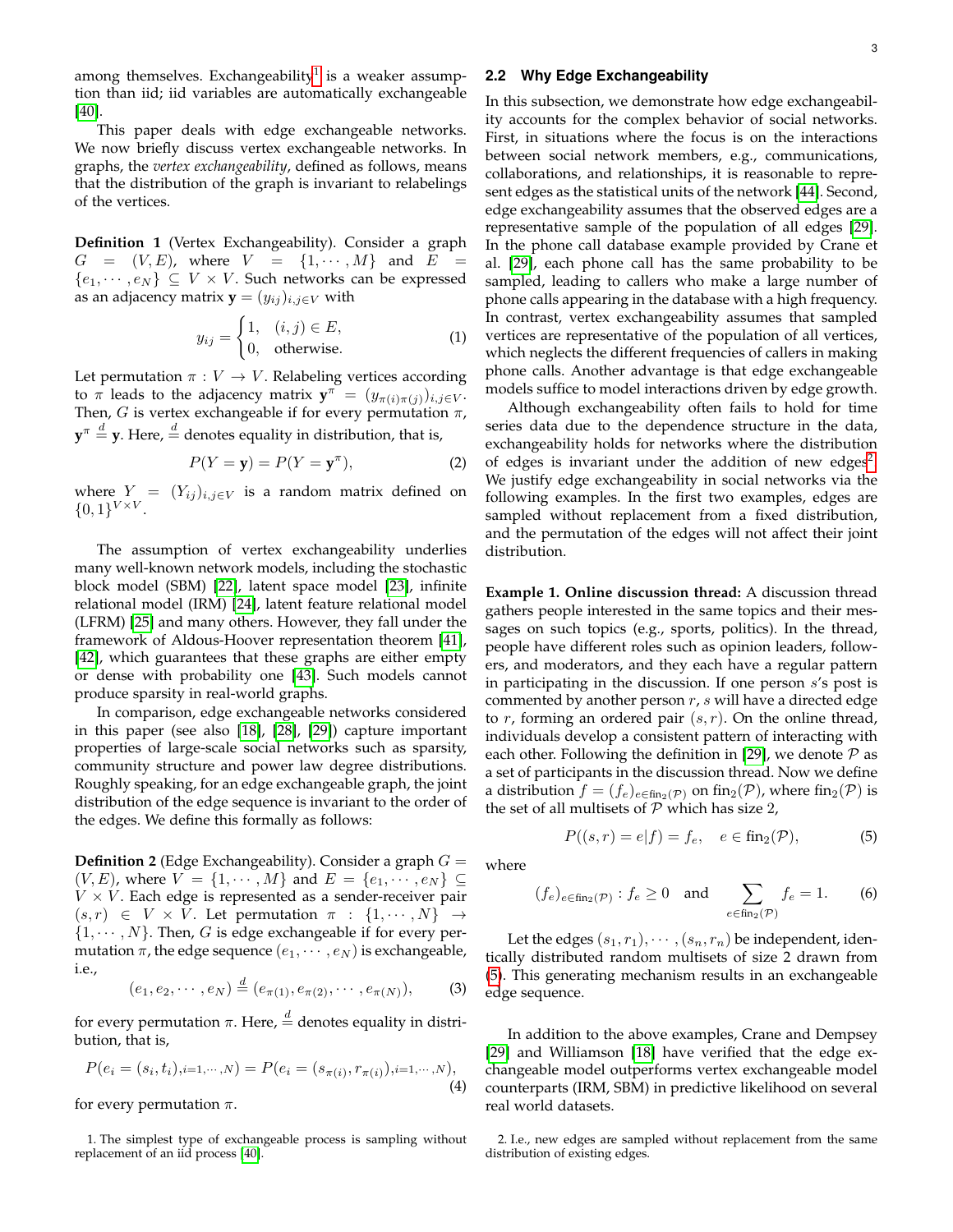On the other hand, anomalous edges will likely lie an abnormal distance from other edges in the population and therefore causing the edge sequence nonexchangeable. Regarding the Example 3 above, a situation where the new edges are anomalous and leading to nonexchangeable edge sequence is as follows.

**Example 2. (Continued from Example 1) Nonexchangeable online discussion thread:** A hacker h wants to attack the thread by spreading some fake news. He either joins several (trending) existing discussions by commenting about fake news to a post, or starts a discussion by posting fake news. The first action results in him having in-edges with people in the existing discussions, e.g.,  $(s, h)$ ; the second action results in him having out-edges with people deluded by the fake news, e.g.,  $(h, r)$ . Either action signifies an abnormal pattern where the edges are not representative samples of the edge population fin<sub>2</sub>( $\mathcal{P}$ ). Thus if we permute the order of these edges in the existing edge sequence, the resulting edge sequence is nonexchangeable.

**Example 3. University email network [\[18\]](#page-9-17):** A university's email network records email communications among entities in the university. The email network follows a consistent communication pattern: administrators may send out a large number of group emails but receive a relatively small number of emails–that is, they often operate as the "sender" role but not the "receiver" role; faculties in collaboration may send and receive emails between each other on a regular basis–they operate as the "sender" role and the "receiver" role both at a moderate frequency. Each email from the email network,  $(s, r)$ , corresponds to an email from s to r. Denote  $P_S$  as a distribution of the sender and  $P_R$  as a distribution of the receiver. The emails  $(s_1, r_1), \cdots, (s_n, r_n)$ are exchangeable as a sequence in the space of the joint distribution  $P_S \times P_R$ .

#### **3 ANOMALOUS EDGE DETECTION**

In this section, we use an edge exchangeable model to fit the social network edges, which is based on the mixture of Dirichlet network distribution (MDND) model proposed by Williamson [\[18\]](#page-9-17). We then define the anomalous edges regarding edge exchangeability. Further, we propose an algorithm for detecting the anomalous edges based on conformal prediction [\[32\]](#page-10-2).

# <span id="page-3-0"></span>**3.1 Mixture of Dirichlet Network Distribution (MDND) Model**

Consider a graph  $G = (V, E)$ , where V is the node set and  $E = \{e_1, \dots, e_N\}$  is the edge set with N edges. We adopt the mixture of Dirichlet network distribution (MDND) model of [\[18\]](#page-9-17) to fit the network edges. Here, each edge is represented as a tuple  $e_n = (s_n, r_n), n = 1, \cdots, N$ , where the nodes  $s_n, r_n$  denotes a sender-receiver pair. We define a community  $c_n \in \mathbb{N}^+$  which represents the topic<sup>[3](#page-3-1)</sup> of the corresponding edge  $e_n$ .

Our proposed model is described by the following hierarchical Bayesian framework:

$$
D := (d_k, k \in \mathbb{N}) \sim \text{CRP}(\alpha)
$$
  
\n
$$
H := \sum_{i=1}^{\infty} h_i \delta_{\theta_i} \sim \text{CRP}(\gamma)
$$
  
\n
$$
A_k := \sum_{i=1}^{\infty} a_{k,i} \delta_{\theta_i} \sim \text{DP}(\tau, H), k \in \mathbb{N}
$$
  
\n
$$
B_k := \sum_{i=1}^{\infty} b_{k,i} \delta_{\theta_i} \sim \text{DP}(\tau, H)
$$
  
\n
$$
c_n \sim D, n = 1, \dots, N
$$
  
\n
$$
s_n \sim A_{c_n}
$$
  
\n
$$
r_n \sim B_{c_n}
$$
  
\n
$$
z_{ij} = \sum_{n=1}^N \mathbb{I}(s_n = i, r_n = j)
$$
  
\n(8)

<span id="page-3-2"></span> $CRP(\alpha)$  is a Chinese restaurant process [\[45\]](#page-10-15) with concentration parameter  $\alpha$ . D is a sample from CRP( $\alpha$ ), which models the distribution of the communities each edge resides.  $H$ is a sample from  $CRP(\gamma)$  which models the distribution of the node population.  $DP(\tau, H)$  is a Dirichlet process with base distribution  $H$  and concentration parameter  $\tau$ . The distribution of senders and receivers in community  $k$ ,  $A_k$ and  $B_k$ , are both sampled from  $DP(\tau, H)$  to ensure that they share the same set of nodes.

In a constructive sense, the MDND model generates the *nth* edge  $(s_n, r_n)$  as follows. As in Eq. [\(8\)](#page-3-2), we first select a community  $c_n$  according to  $D$ . We then select a sender  $s_n$  and a receiver  $r_n$  according to the community-specific distribution  $A_{c_n}$ ,  $B_{c_n}$ , identifying an edge  $(s_n, r_n)$ . The concentration parameters  $\alpha$  controls the size and number of communities;  $\gamma$  and  $\tau$  control the number of nodes in the network and the overlap between communities, respectively.

**Discussion of the MDND model:** As defined in Section [2.1,](#page-1-1) vertex exchangeable models such as the SBM [\[22\]](#page-9-21) and IRM [\[24\]](#page-9-23) assume a fixed node set and model the network by clustering the nodes. The edges are represented as nonzerovalued entries of the corresponding adjacency matrix. In contrast, our proposed MDND models the network as a sequence of edges, and cluster edges into communities, rather than the nodes. Each node can have multiple community assignments based on its associated edges. Further, by placing a nonparametric distribution over both the community assignments and the community-specific population of the senders/receivers, the MDND model can incorporate previously unseen nodes and is flexible for predicting unseen edges.

# *3.1.1 Inference based on collapsed Gibbs sampler*

Similar to the SBM [\[22\]](#page-9-21), the MDND model assumes a latent community structure of the network. But instead of clustering nodes into blocks, the MDND model clusters edges into communities where edges with the same sender or receiver are more likely to join the same community. We

<span id="page-3-1"></span><sup>3.</sup> Take the university email network in Example 3 (Section [2.2\)](#page-2-3) as an example: each email is related to one topic such as course announcement, administrative notification, research project update, etc.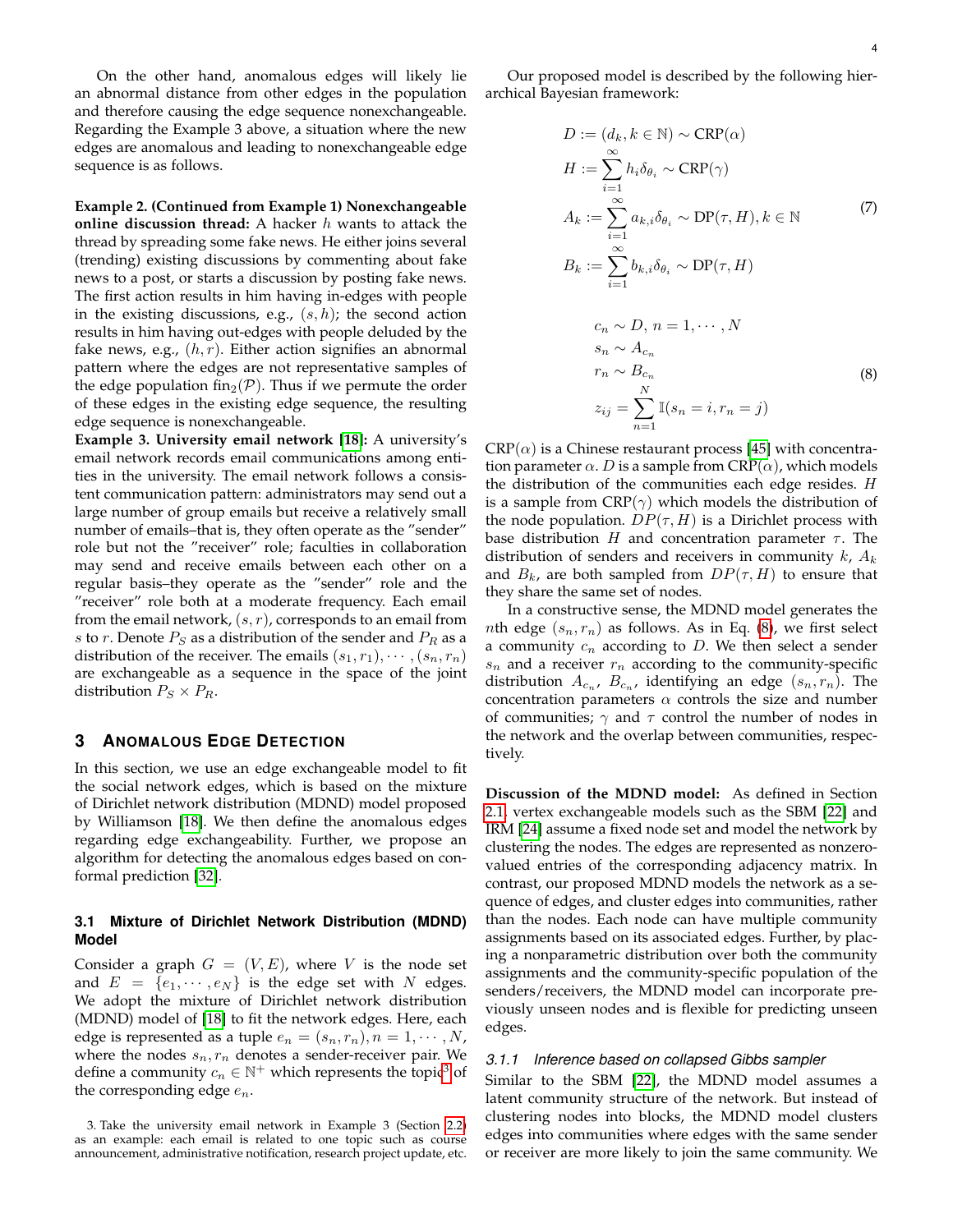adopt the collapsed Gibbs sampler of [\[18\]](#page-9-17) to infer which community each edge belongs to. Specifically, the collapsed Gibbs sampler samples the community assignment of the *nth* edge,  $c_n$ , from its conditional distribution with the remaining assignments  $c^{-n}$  fixed. Let  $\eta_k = \sum_{i=1}^N \mathbb{I}(c_i = k)$ be the number of edges associated with community  $k$  (this is defined in [\(9\)](#page-4-2) below);  $m_{k,i}^{(1)}$  be the number of edges associated with community  $k$  that originate from node  $i$ (i.e., edges that i is the sender);  $m_{k,i}^{(2)}$  be the number of edges associated with community  $k$  that end at node  $i$  (i.e., edges that  $i$  is the receiver). We also use auxiliary count variables  $\rho_{k,i}^{(1)}$  and  $\rho_{k,i}^{(2)}$ , which denotes the probability mass on the node  $i$  associated with community  $k$ ; a probability vector  $(\beta_1,\cdots,\beta_J,\beta_u) \sim \text{Dir}(\rho_{.,1}^{\cdot},\cdots,\rho_{.,J}^{\cdot},\gamma)$ , where  $\rho_{.,i}^{\cdot} = \sum_k \rho_{k,i}^{(1)} + \rho_{k,i}^{(2)}$ , and  $J$  is the number of existing nodes in G; here  $\beta_1, \cdots, \beta_J$  correspond to the atoms of H that are associated with represented nodes, and  $\beta_u = \sum_{j=J+1}^{\infty} h_j$ .

Based on the notation above, the conditional distribution of the community assignment of the  $n$ th edge is given by:

<span id="page-4-2"></span>
$$
P(c_n = k | s_n, r_n, c^{-n}, \beta) \propto
$$
  
\n
$$
\begin{cases} \eta_k^{-n} (m_{k,i}^{(1)-n} + \tau \beta_{s_n}) (m_{k,i}^{(2)-n} + \tau \beta_{r_n}) & \text{if } \eta_k^{-n} > 0 \\ \alpha \tau^2 \beta_{s_n} \beta_{r_n} & \text{if } \eta_k^{-n} = 0 \end{cases}
$$
 (9)

where  $\neg n$  excludes the value associated with the current observation.

Conditioned on the community assignments  $c$  for all  $N$ edges, we can compute the posterior predictive probability of a new edge  $e_{N+1}$ :

<span id="page-4-4"></span>
$$
P(e_{N+1} = (s,r)|c, E, \beta) =
$$
\n
$$
\begin{cases}\n\sum_{k=1}^{K} \frac{\eta_k}{N+\alpha} \frac{m_{k,i}^{(1)} + \tau \beta_s}{\eta_k + \tau} \frac{m_{k,i}^{(2)} + \tau \beta_r}{\eta_k + \tau} + \frac{\alpha}{N+\alpha} \beta_s \beta_r & \text{if } s, r \le J \\
\sum_{k=1}^{K} \frac{\eta_k}{N+\alpha} \frac{m_{k,i}^{(1)} + \tau \beta_s}{\eta_k + \tau} \beta_u + \frac{\alpha}{N+\alpha} \beta_s \beta_u & \text{if } s \le J, r > J \\
\sum_{k=1}^{K} \frac{\eta_k}{N+\alpha} \beta_u \frac{m_{k,i}^{(2)} + \tau \beta_r}{\eta_k + \tau} + \frac{\alpha}{N+\alpha} \beta_u \beta_s & \text{if } r \le J, s > J \\
\beta_u & \text{if } r, s > J\n\end{cases}
$$
\n(10)

We further assume gamma priors on the hyper parameters  $\alpha, \tau, \gamma$  and sample from their posterior distributions using Metropolis-Hastings as shown in Algorithm [1.](#page-5-1)

#### <span id="page-4-0"></span>**3.2 Definition of Anomalous Edges**

In this subsection, we define an anomalous edge as an outlier<sup>[4](#page-4-3)</sup> that is significantly different from the remaining edges which were generated to be edge-exchangeable.

**Definition 3.** An anomalous edge  $e_{N+1}$  is an edge which breaks the exchangeability of an edge sequence  $e_1, \dots, e_N$ if

$$
(e_1, \cdots, e_N) \stackrel{d}{=} (e_{\pi_1}, \cdots, e_{\pi_N}), \tag{11}
$$

for any permutation  $\pi : \{1, \cdots, N\} \rightarrow \{1, \cdots, N\}$ , and

$$
(e_1, \cdots, e_{N+1}) \stackrel{d}{\neq} (e_{\pi_1^+}, \cdots, e_{\pi_{N+1}^+}) \tag{12}
$$

<span id="page-4-3"></span>4. Hawkins defined [\[46\]](#page-10-16) an outlier as follows: "An outlier is an observation which deviates so much from the other observations as to arouse suspicions that it was generated by a different mechanism."

5

for some permutation  $\pi^+$  :  $\{1, \cdots, N+1\} \rightarrow \{1, \cdots, N+1\}$ 1}.

Suppose an existing edge sequence  $e_1, e_2, \cdots, e_N$  is constructed using the MDND model in Section [3.1,](#page-3-0) then the edge sequence is exchangeable, i.e.,

$$
(e_1, e_2, \cdots, e_N) \stackrel{d}{=} (e_{\pi_1}, e_{\pi_2}, \cdots, e_{\pi_N}),
$$
 (13)

According to Definition 3, an edge  $e_{N+1}$  is anomalous if it breaks edge exchangeability, i.e.,

$$
(e_1, e_2, \cdots, e_{N+1}) \stackrel{d}{\neq} (e_{\pi_1}, e_{\pi_2}, \cdots, e_{\pi_{N+1}}), \qquad (14)
$$

for some permutation  $\pi^+$  :  $\{1, \cdots, N+1\} \rightarrow \{1, \cdots, N+1\}$ 1}. In the next subsection, we demonstrate how we use such definition of anomalous edges to construct an anomaly detection algorithm.

# <span id="page-4-1"></span>**3.3 Detecting Anomalous Edges with Conformal Prediction**

The previous subsections gave a setup of the edge exchangeable model and associated definition of anomalous edges. In this subsection, we formulate the anomaly detection problem as a hypothesis test of the exchangeability assumption. We then propose an algorithm, Conformal detector, which has a guaranteed upper bound for false positive rate.

Our algorithm is based on conformal prediction [\[16\]](#page-9-15). Conformal prediction uses labeled training data to determine the confidence in new predictions, and outputs a prediction set which is guaranteed to contain the true label with a specified confidence level as long as the data is probabilistically exchangeable [\[47\]](#page-10-17). To this end, conformal prediction estimates *p*-values for each possible label for a new example. In our application, we have training edges which are labeled as normal edges, and we aim to use conformal prediction to determine the confidence that new edges are also normal. Specifically, the conformal detection algorithm we propose (Algorithm [1\)](#page-5-1) detects whether an edge  $e_{N+1}$  is anomalous or not by using conformal prediction to estimate the  $p$ -value for the null hypothesis:

$$
H_0: e_1, e_2, \cdots, e_{N+1}
$$
 forms an exchangeable sequence. (15)

In order to estimate the  $p$ -values for the null hypothesis  $H_0$ , the *non-conformity measure* (NCM) is introduced [\[16\]](#page-9-15) which measures how different an observation is relative to other observations. Formally, an NCM is a measurable function  $A(B, z)$  that returns a non-conformity score  $\alpha$ measuring how different an observation  $z$  is from the observations in the bag  $B$  (also known as multi-set).

Concretely, suppose the observations are real numbers, and denote  $\bar{z}_B$  as the average of the numbers in B. Then, an NCM measuring the absolute value of the difference between  $z$  and those in  $B$  can be represented as

$$
A(B, z) = |\bar{z}_B - z| \tag{16}
$$

In detecting anomalous edges, to measure how different an edge  $e_n$  is relative to other edges in the edge set  $E =$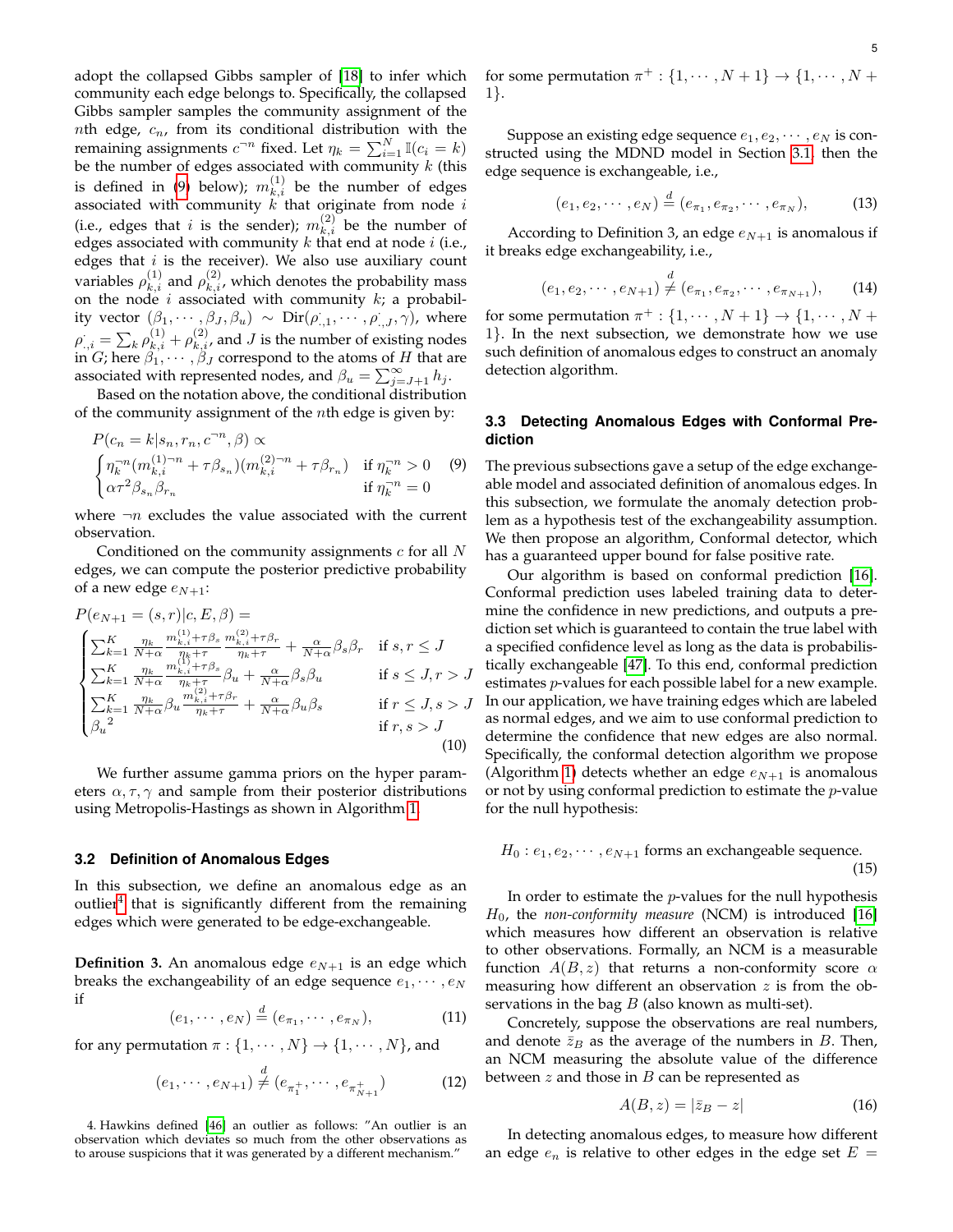<span id="page-5-2"></span> ${e_1, \dots, e_{N+1}}$ , we define the NCM as follows:

$$
\alpha_n = A(E \setminus \{e_n\}, e_n)
$$
  
=  $-P(e_n|E \setminus \{e_n\})$  (17)

where  $P(e_n|E \setminus \{e_n\})$  denotes the posterior probability of edge  $e_n$  given other edges in the edge set  $E$ , which can be computed according to Eq. [\(10\)](#page-4-4).

 $\alpha_n$  in [\(17\)](#page-5-2) constitutes the test statistic for our detector, which determines the corresponding  $p$ -value as follows:

<span id="page-5-5"></span>
$$
p_n = \frac{1}{N+1} |\{i = 1, \cdots, N+1 \mid \alpha_n > \alpha_i\}|
$$
  
+ 
$$
\frac{u}{N+1} |\{i = 1, \cdots, N+1 \mid \alpha_n = \alpha_i\}|,
$$
 (18)

where  $u \sim$  Unif(0, 1). Given a significance level or an *anomaly threshold,*  $\epsilon$ , if  $p_n < \epsilon$ , then  $e_n$  is classified as an anomalous edge: Anom $\frac{e}{n} = 1$ . Otherwise,  $e_n$  is classified as normal:  $\text{Anom}_{n}^{\epsilon} = 0.$ 

Note that we will need to fit the MDND model to compute the posterior in Eq. [\(10\)](#page-4-4) for any  $E \setminus \{e_n\}, n =$  $1, \dots, N + 1$ . To avoid such computation burden, we take advantage of the inductive conformal predictor [\[34\]](#page-10-4). We split<sup>[5](#page-5-3)</sup> the existing edge set (excluding the new edge to be tested) into a training set  $E_{\text{train}}$  and a calibration set  $E_{\text{calib}}$ . We fit the MDND model based on  $E_{\text{train}}$  and compute the non-conformity scores for each observation in  $E_{\text{calib}}$ . The pvalue of the new edge is computed by comparing its nonconformity score with the ones of  $E_{\text{calib}}$ :

<span id="page-5-4"></span>
$$
p_n = \frac{1}{|E_{\text{calib}}| + 1} |\{i \in E_{\text{calib}} \cup \{N+1\} | \alpha_n > \alpha_i\}|
$$
  
+ 
$$
\frac{u}{|E_{\text{calib}}| + 1} |\{i \in E_{\text{calib}} \cup \{N+1\} | \alpha_n = \alpha_i\}|,
$$
  
(19)

We present the complete anomaly detection algorithm (Conformal detector) in Algorithm [1.](#page-5-1) Below we demonstrate that Algorithm [1](#page-5-1) has a false positive rate (detecting normal edges as anomaly) less than or equal to the given anomaly threshold  $\epsilon$ .

**Proposition 1.** Assume that  $e_1, e_2, \dots, e_{N+1}$  form a sequence of exchangeable random variables. For any choice of NCM  $A$ , the specified anomaly threshold  $\epsilon$  corresponds to an upper bound of the probability of the event that  $e_{N+1}$ is classified as an anomalous edge by Algorithm 1:

$$
P(\text{Anom}_{N+1}^{\epsilon} = 1) \le \epsilon \tag{20}
$$

**Proof.** See Appendix.

# **4 NUMERICAL EXAMPLES OF ANOMALOUS EDGE DETECTION**

In this section, we first verify on the publicly available Enron email dataset that anomalous edges are nonexchangeable. We then provide numerical results to illustrate how the proposed Conformal detector (Algorithm 1) can detect anomalous edges in real world social networks.

<span id="page-5-3"></span>5. Due to the edge-exchangeability, the split can be done randomly.

# <span id="page-5-1"></span>**Algorithm 1 (Conformal detector) Anomalous edge detection based on inductive conformal prediction**

**Input:** NCM A, anomaly threshold  $\epsilon$ , training edge set  $E_{\text{train}}$ , calibration edge set  $E_{\text{calib}}$ , and a new edge  $e_{N+1}$  to be tested. **Output:** Indicator variable Anom $_{N+1}^{\epsilon} \in \{0,1\}$  with performance specified by Proposition 1.

- 1: Initialize community assignments  $c_1, \cdots, c_{|E_{\text{train}}|}$  of edges in  $E_{\text{train}}$
- 2: **for** each epoch **do** . Collapsed Gibbs sampling of edges' community assignments
- 3: **for**  $i \in \{1, \dots, |E_{\text{train}}|\}$  **do**
- 4: Sample the probability vector  $(\beta_1, \cdots, \beta_J, \beta_u) \sim$  $\text{Dir}(\rho_{\cdot,1}^{\cdot},\cdots,\rho_{\cdot,J}^{\cdot},\gamma)$
- 5: Select  $e_i = (s_i, r_i)$  from  $E_{\text{train}}$
- 6: Sample  $e_i$ 's community assignment from  $P(c_i|s_i,r_i,\overset{\_}{c^{-i}},\beta)$  in Eq. [\(9\)](#page-4-2)
- 7: **end for** . Sampling the concentration parameters using Metropolis-Hastings
- 8: Propose  $\alpha^* \sim \mathcal{N}(\alpha, \sigma^2)$  for some step size  $\sigma$
- 9: Set  $\alpha$   $\leftarrow$   $\alpha$  $\alpha^*$  with probability  $\min(1, \frac{\text{Gamma}(\alpha^*|\alpha_0, \alpha_1) \prod_i p(c_i|\alpha^*, c^{-i})}{\text{Gamma}(\alpha|\alpha_0, \alpha_1) \prod_i p(c_i|\alpha_0, c^{-i})}$  $\frac{\text{Gamma}(\alpha \mid \alpha_0, \alpha_1) \prod_i p(c_i | \alpha \mid, c_{i})}{\text{Gamma}(\alpha | \alpha_0, \alpha_1) \prod_i p(c_i | \alpha, c_{i})})$
- 10: Propose  $\tau^* \sim \mathcal{N}(\tau, \sigma^2)$  for some step size  $\sigma$
- 11: Set  $\tau \leftarrow \tau$  $\tau^*$  with probability  $\min(1, \frac{\text{Gamma}(\tau^*|\tau_0, \tau_1) \prod_i p(s_i, r_i | \tau^*, c^{-i}, E_{\text{train}}(\{e_i\}))}{\text{Gamma}(\tau | \tau_0, \tau_1) \prod_i p(s_i, r_i | \tau, c^{-i}, E_{\text{train}}(\{e_i\}))}$  $\frac{\text{Gamma}(\tau_{0},\tau_{1})\prod_{i}p(s_{i},r_{i}|\tau_{i},c\rightarrow E_{\text{train}}\setminus\{e_{i}\})}{\text{Gamma}(\tau|\tau_{0},\tau_{1})\prod_{i}p(s_{i},r_{i}|\tau_{i},c^{-i},E_{\text{train}}\setminus\{e_{i}\})})$
- 12: Propose  $\gamma^* \sim \mathcal{N}(\gamma, \sigma^2)$  for some step size σ
- 13: Set  $\gamma \leftrightarrow \gamma^*$  with probability  $\min(1, \frac{\text{Gamma}(\gamma^* | \gamma_0, \gamma_1) \text{Dirichlet}(\beta_1, \dots, \beta_J, \beta_u | \rho_{.,1}, \dots, \rho_{.,J}, \gamma^*)}{\text{Gamma}(\gamma | \gamma_0, \gamma_1) \text{Dirichlet}(\beta_1, \dots, \beta_J, \beta_u | \rho_{.,1}, \dots, \rho_{.,J}, \gamma^*)}$  $\frac{\text{Gamma}(\gamma | \gamma_0, \gamma_1) \text{Drinciple}_{\gamma_1}, \cdots, \beta_J, \beta_u | \rho_{\gamma_1,1}, \cdots, \rho_{\gamma_J, J}, \gamma)}{\text{Gamma}(\gamma | \gamma_0, \gamma_1) \text{Dirichlet}(\beta_1, \cdots, \beta_J, \beta_u | \rho_{\gamma_1,1}, \cdots, \rho_{\gamma_J, J}, \gamma)})$
- 14: **end for**  $\triangleright$  Computing the non-conformity scores of the calibration edges
- 15: **for**  $j \leftarrow 1$  to  $|E_{\text{calib}}|$  **do**
- 16: Compute  $\alpha_j = A(E_{\text{train}}, e_j) = -P(e_j | c, E_{\text{train}}, \beta)$ according to Eq. [\(10\)](#page-4-4)
- 17: **end for**

 $\triangleright$  Computing the *p*-value that the testing edge is normal 18: Compute  $p_{N+1}$  according to Eq. [\(19\)](#page-5-4)

- 19: **if**  $p_{N+1} < \epsilon$  **then**
- 20: Anom $_{N+1}^{\epsilon} \leftarrow 1$
- 21: **else**
- 22: Anom $_{N+1}^{\epsilon} \leftarrow 0$

23: **end if**

# <span id="page-5-0"></span>**4.1 Testing Edge Exchangeability**

#### *4.1.1 Exchangeability Martingale*

To test whether a sequence of edges are exchangeable, we resort to the exchangeability martingales [\[19\]](#page-9-18), [\[35\]](#page-10-5), [\[36\]](#page-10-6), [\[37\]](#page-10-7) which test the assumption of exchangeability online. The value of the exchangeability martingale reflects the strength of evidence against the exchangeability assumption. Specifically, an exchangeability martingale is a sequence of nonnegative random variables  $S_1, S_2, \cdots$  that keep the conditional expectation:

<span id="page-5-6"></span>
$$
S_n \ge 0
$$
  

$$
\mathbb{E}(S_{n+1}|S_1,\cdots,S_n) = S_n,
$$
 (21)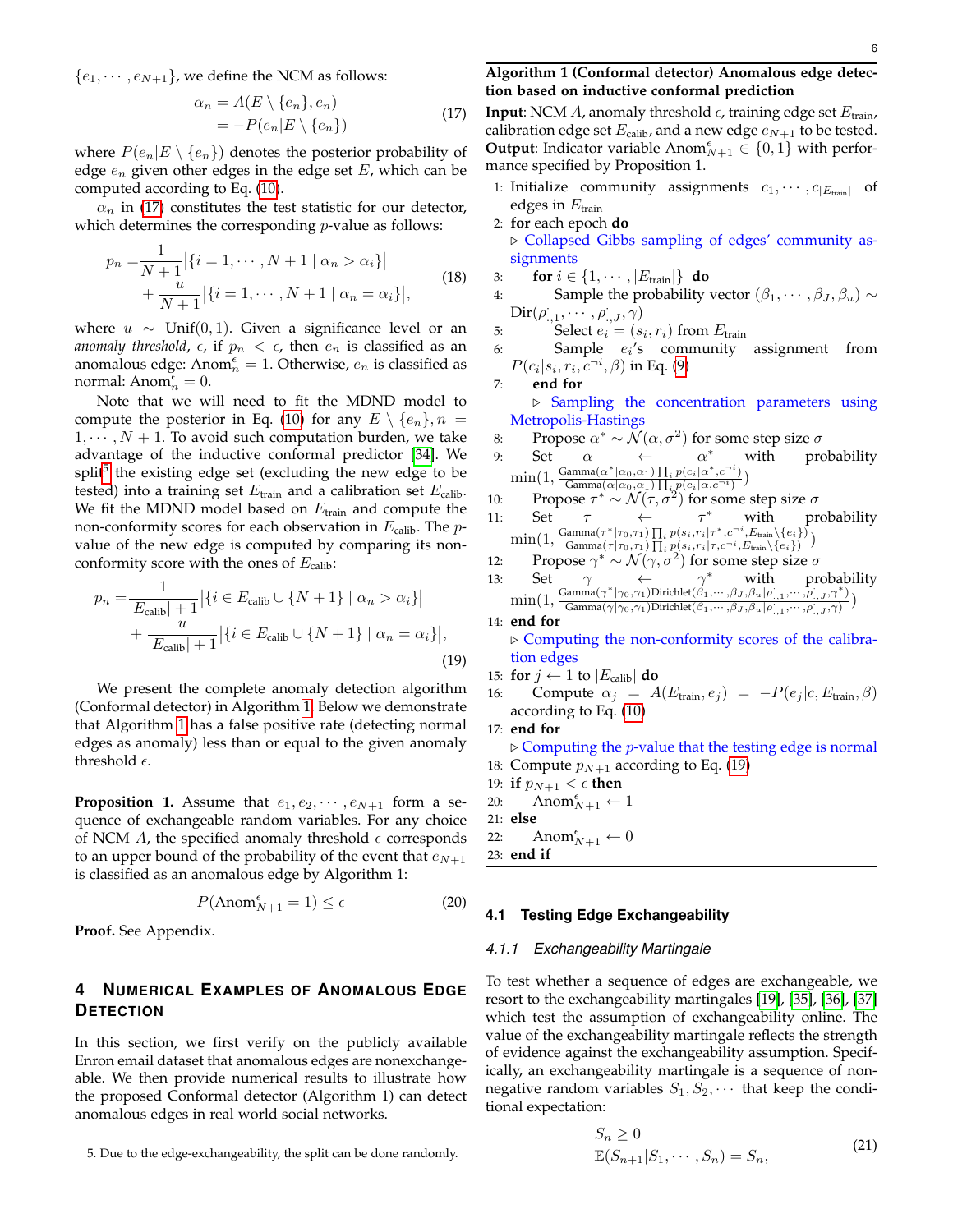,

where  $E$  refers to the expectation with respect to any exchangeable distribution on observations. According to Ville's inequality [\[48\]](#page-10-18),

$$
P(\exists n: S_n \ge C) \le \frac{1}{C}, \forall C \ge 1,
$$
 (22)

it is unlikely that  $S_n$  takes large value. Therefore we can reject the exchangeability assumption if the final value of the martingale is large.

Given a sequence of *p*-values computed from Eq.  $(18)$ , we consider a martingale of the form

<span id="page-6-4"></span>
$$
S_n = \prod_{i=1}^n f_i(p_i), n = 1, 2, \cdots,
$$
 (23)

where  $f_i(p)$  is called as a betting function which satisfies the following constraint:

$$
\int_0^1 f_i(p) dp = 1, i = 1, 2, \cdots
$$
 (24)

We can verify the martingale property under any exchangeable distribution:

$$
\mathbb{E}(S_{n+1}|S_1,\dots,S_n) = \int_0^1 \{ \prod_{i=1}^n f_i(p_i) \} f_{n+1}(p) dp
$$
  
=  $\{ \prod_{i=1}^n f_i(p_i) \} \int_0^1 f_{n+1}(p) dp$  (25)  
=  $\{ \prod_{i=1}^n f_i(p_i) \} = S_n.$ 

In the numerical example of Section [4.1.2,](#page-6-0) we use the mixture betting function [\[19\]](#page-9-18), [\[36\]](#page-10-6), i.e.,

$$
f_i(p) = \int_0^1 \epsilon p^{\epsilon - 1} d\epsilon.
$$
 (26)

This betting function has the advantage that its value does not depend on  $\epsilon$ .

The complete testing of edge exchangeability is shown in Algorithm [2.](#page-6-1)

#### <span id="page-6-0"></span>*4.1.2 Exchangeability Analysis on Real-world Data*

To verify that exchangeability is a useful criterion for detecting anomaly in real-world data, we test exchangeability on emails from the Enron dataset [\[49\]](#page-10-19). To avoid fitting the MDND model every time we receive a new observation, we use the inductive conformal martingale [\[19\]](#page-9-18) which evaluates new observations based on some fixed training set. To be precise, for a given edge sequence, we partition the sequence into a training set and a testing set. We fit the MDND model on the training set, and compute the non-conformity scores and p-values of the testing set. We then compute the exchangeability martingale according to Eq. [\(21\)](#page-5-6).

We test exchangeability on a mixture of normal emails during February 2000 (when Enron was in good standing) and anomalous emails during September 2001 (when the Enron scandal took place). We use 600 normal emails as training edges, 600 normal emails as calibration edges, 100 normal emails and 100 anomalous emails as testing edges. Figure [1](#page-6-2) shows the  $p$ -values of the testing edges computed by Eq.  $(27)$ . The *p*-values of normal edges are dispersed evenly in  $[0, 1]$ ; the *p*-values of anomalous edges

# <span id="page-6-1"></span>**Algorithm 2 Testing edge exchangeability based on inductive conformal martingale**

**Input**: Training edge set  $E_{\text{train}} = \{e_{-(M-1)}, \cdots, e_{-(M-L)}\},\$ calibration edge set  $E_{\text{calib}}=\{e_{-(M-L-1)}, \cdots, e_0\}$ , testing edges  $e_1, \cdots, e_N$ , NCM A.

**Output:** Inductive conformal martingale  $(S_n)_{n=1,\dots,N}$ .

- 1: Fit the MDND model on  $E_{\text{train}}$ ;
- 2: **for**  $j = -(M L 1), \cdots, 0$  **do**
- 3: Compute non-conformity score  $\alpha_i = A(E_{\text{train}}, e_i)$ according to Eq. [\(17\)](#page-5-2)

$$
4: \text{ end for }
$$

- 5: **for**  $n = 1, \dots, N$  **do**
- 6: Observe new observation  $e_n$
- 7: Compute non-conformity score  $\alpha_n = A(E_{\text{train}}, e_n)$ .
- 8: Compute p-value

<span id="page-6-3"></span>
$$
p_n = \frac{|\{j = -(M - L - 1), \cdots, 0 | \alpha_j > \alpha_n\}| + u|\{j = -(M - L - 1), \cdots, 0 | \alpha_j = \alpha_n\}|}{L}
$$
(27)

where  $u \sim$  Unif(0, 1)

9: Compute  $S_n$  according to Eq. [\(23\)](#page-6-4)

10: **end for**



<span id="page-6-2"></span>Fig. 1. The p-values of a sequence of testing edges computed from Eq. [\(27\)](#page-6-3). The green dashed vertical line divides the normal edges (100 normal emails during February 2000) and anomalous edges (100 anomalous emails during September 2001). The  $p$ -values of the normal edges are dispersed in  $[0, 1]$ ; the *p*-values of the anomalous edges are concentrated near 0, which indicates that anomalous edges significantly deviate from the distribution of normal emails.

are concentrated near  $0$ . This indicates that the  $p$ -value based on conformal prediction is able to differentiate anomalous observations from existing data.

We compute the exchangeability martingale on the testing edges according to Algorithm [2.](#page-6-1) Figure [2](#page-7-1) shows that the exchangeability martingale remains at a low level during the sequence of normal emails; it achieves a high level during the sequence of anomalous emails and therefore rejecting the null hypothesis of exchangeability. The result demonstrates that exchangeability is a valid criterion for distinguishing anomalous edges from normal edges.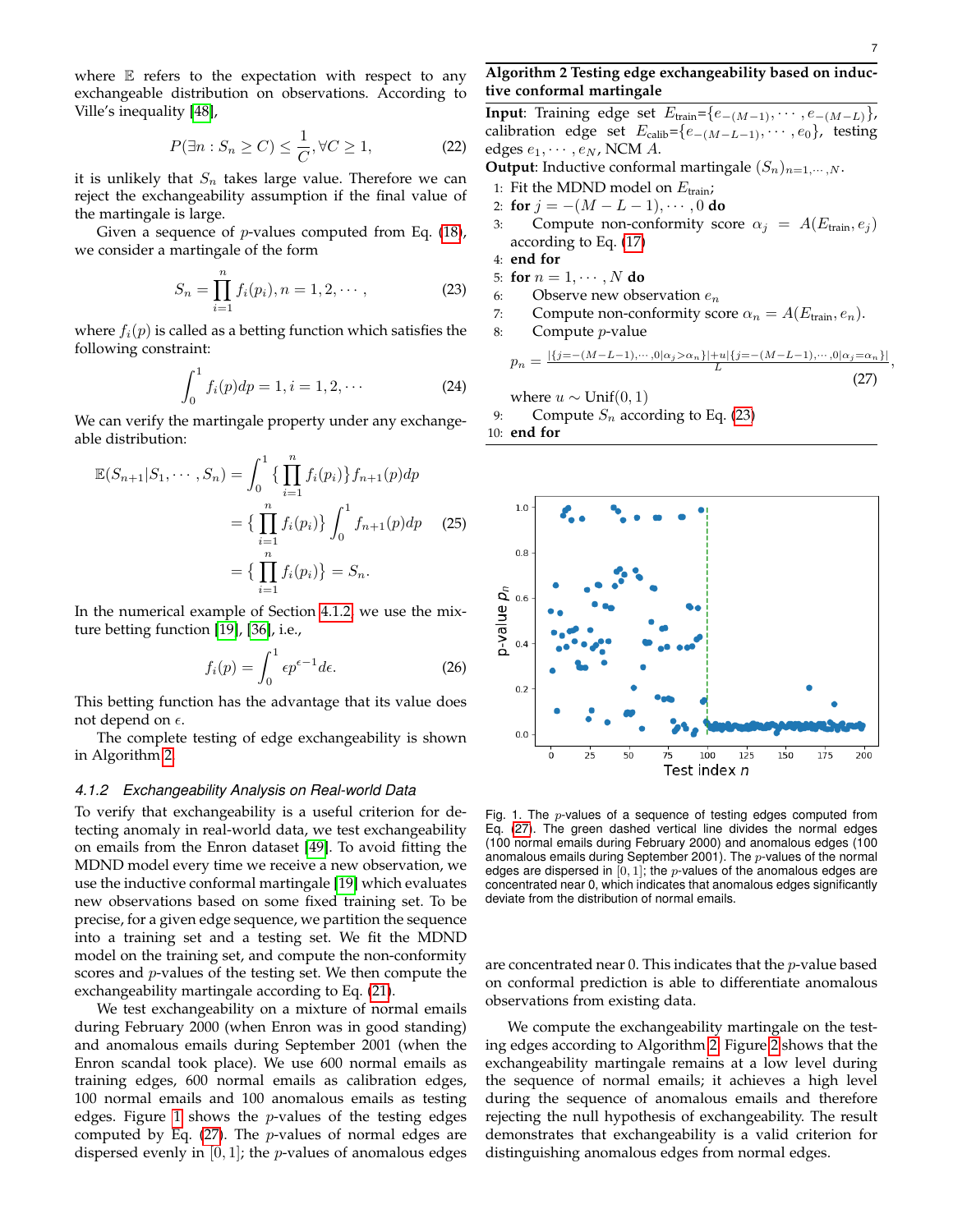

<span id="page-7-1"></span>Fig. 2. The growth of the exchangeability martingale (Eq. [\(23\)](#page-6-4)) for a sequence of normal edges (100 normal emails during February 2000) and anomalous edges (100 anomalous emails during September 2001). The green dashed vertical line divides the normal edges and anomalous edges. The final martingale value is  $7.06 \times 10^{23}$ , which verifies that the edge sequence with anomalous edges is nonexchangeable.

## <span id="page-7-0"></span>**4.2 Detecting Anomalous Edges**

In this subsection, we implement Conformal detector (Algorithm [1\)](#page-5-1) on synthetic network generated from the MDND model (Section [3.1\)](#page-3-0). To create anomalous edges, we follow [\[4\]](#page-9-3), [\[11\]](#page-9-10) and inject artificial anomalous edges into the simulated network. Specifically, the anomalies are injected by sampling two nodes from a uniform distribution over the existing nodes and adding a directed edge between them. This generating mechanism opposes the MDND model, where edges are created in a "rich get richer" fashion $^6$  $^6$ , and contradicts the edge exchangeability.

**Dataset.** We construct a network with 600 edges using the MDND model with parameters  $\alpha = \gamma = \tau = 5$ . We randomly partition the edges into a training set of 300 edges, a calibration set of 270 edges, and a testing set of 30 edges. We inject 30 anomalous edges according to the method discussed above.

**Baseline.** We use RHSS [\[11\]](#page-9-10) (abbreviated based on the last names of authors) as baseline, which is an edge stream anomaly detector applicable to directed multigraphs. RHSS estimates the edge probabilities by combining three individual scores, i.e., sample, preferential attachment and homophily scores. We assign equal weighting coefficients to the individual scores.

**Evaluation metrics.** Both Conformal detector and RHSS detector output a score per edge (Conformal detector outputs a p-value; RHSS detector outputs an estimate of edge probabilities. Both are lower for more anomalous edges). We compute the precision and recall following the method outlined in [\[12\]](#page-9-11): sorting the edges in ascending order of their scores, we count the number of edges  $c_k$  flagged correctly as anomalous among the top  $k$  edges, for every cut-off rank  $k \in \mathbb{N}$ . Let C be the total number of ground truth anomalies, we compute: precision $@k = c_k/k$  and recall $@k = c_k/C$ . In

<span id="page-7-2"></span>



<span id="page-7-3"></span>Fig. 3. The simulated edge exchangeable network and the injected anomalous edges as described in Section [4.2.](#page-7-0) The normal edges are blue; the anomalous edges are red. The node size is proportional to the logarithm of the node degree. The normal edges and the anomalous edges indicate different generating mechanism: the normal edges generated from the MDND model are exchangeable and exhibit a rich-getricher property; the anomalous edges generated from uniformly random sampling of any pair of nodes contradict the edge exchangeability.

addition, we compute the true positive rate (proportion of anomalous edges correctly classified as anomalies) and the false positive rate (proportion of normal edges mistakenly classified as anomalies) for a range of threshold values. We also report AUC (area Under the ROC curve).

In comparing the performance on anomaly detection, we include the Conformal detector with true model parameter (ideal Conformal detector) as a reference, i.e., we feed the Conformal detector with the ground truth model parameters ( $\alpha = \gamma = \tau = 5$ ) without letting it estimate the model parameters via MCMC sampling (Algorithm [1\)](#page-5-1).

Fig. [3](#page-7-3) shows the synthetic network simulated from the MDND model. The normal edges are blue; the anomalous edges are red. The node size is proportional to the logarithm of the node degree. Fig. [4](#page-8-0) shows the precision vs. recall curves. The performance of the Conformal detector is comparable to that of RHSS detector; the Conformal detector with true parameter achieves higher precision than the other two methods at each recall. Fig. [5](#page-8-1) shows the ROC curve and the AUC computed. The Conformal detector slightly outperforms RHSS detector; the Conformal detector with true parameter outperforms both by a noticeable margin. Overall, the comparison result indicates that the Conformal detector is comparable with RHSS detector in anomalous edge detection. In addition, to narrow the gap between the Conformal detector with the ideal counterpart, we can improve mixing of MCMC by augmenting the sampler with split/merge moves [\[18\]](#page-9-17), [\[50\]](#page-10-20). Moreover, the relatively small performance gap illustrates the robustness of the Conformal detector to misspecified models.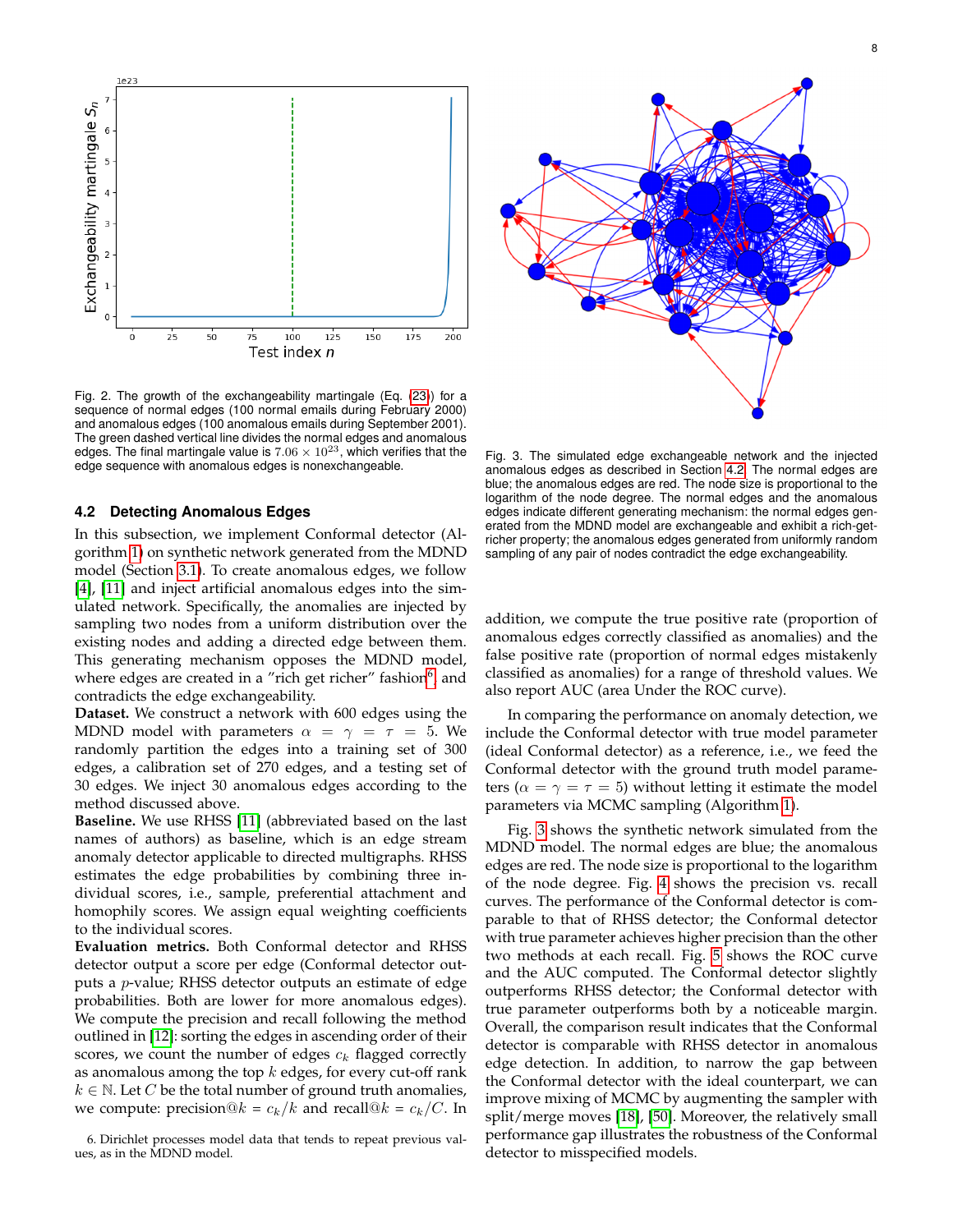

<span id="page-8-0"></span>Fig. 4. The precision-recall curves of the Conformal detector (blue circle), RHSS detector (orange triangle), and the Conformal detector with true parameter (green star). The Conformal detector is comparable to RHSS detector; the Conformal detector with true parameter performs the best.



<span id="page-8-1"></span>Fig. 5. The ROC curve of the Conformal detector (blue circle), RHSS detector (orange triangle), and the Conformal detector with true parameter (green star). The AUC (area under ROC curve) of each method is shown in the legend. The Conformal detector slightly outperforms RHSS detector in AUC.

# **5 CONCLUSIONS AND EXTENSIONS**

**Conclusions:** This paper addressed detecting anomalous edges in social networks based on edge exchangeability. We motivated edge exchangeability in social networks via real-world examples. We proposed anomalous edge detection algorithm (Conformal detector) by combining conformal prediction with the edge exchangeable model. We proved that Conformal detector guarantees a false positive rate (flagging normal edges as anomaly) lower than a pre-specified threshold. In the numerical experiments, we verified that edge exchangeability is a valid criterion for distinguishing anomalous edges from normal edges using Enron email dataset. In addition, we demonstrated that the proposed Conformal detector achieves a comparable **Limitations and Extensions:** There are several limitations of the proposed method that open up future research directions. Firstly, the assumption of edge exchangeability may not hold for real-world networks whose properties change over time as they expand. Recent works [\[51\]](#page-10-21), [\[52\]](#page-10-22) have incorporated distance-dependent Chinese restaurant process to model nonexchangeable edge sequence by preferentially assigning edges to communities that have been recently active. Secondly, although the validity of conformal prediction (e.g. false positive rate in the proposed Conformal detector algorithm) is guaranteed, the efficiency of conformal prediction (i.e., the prediction region of normal edges) depends on the non-conformity measure [\[16\]](#page-9-15). It is worthwhile to investigate cascades of predictors to improve the efficiency [\[53\]](#page-10-23). Finally, combining the proposed conformal prediction framework with graph neural networks or embedding methods remains an interesting future direction. However, conformal prediction crucially depends on the assumption of exchangeability which requires verification of exchangeability in the graph-structured data.

#### **6 APPENDIX**

#### **6.1 Proof of Proposition 1**

**Definition 4** (Rank, ascending). For a set of *n* real numbers  $X = \{x_1, \dots, x_n\}$ , define the rank of  $x_i$  among X as

$$
\text{rank}(x_i; X) = \begin{cases} \n\left| \{ j \in \{ 1, \dots, n \} : x_j \leq x_i \} \right| \\
\text{if all the elements in } X \text{ are distinct;} \\
\left| \{ j \in \{ 1, \dots, n \} : x_j + \xi U_j \leq x_i + \xi U_i \} \right| \\
\text{if some elements of } X \text{ are equal.} \\
\text{(28)}\n\end{cases}
$$

where  $\xi > 0$  is a small number such that

$$
\xi \le \min_{\forall i,j \in \{1,\cdots,n\}:x_i \neq x_j} \frac{|x_i - x_j|}{2} \tag{29}
$$

and  $U_1, \dots, U_n \sim$  Unif(-1, 1) are iid uniform random variables. Because  $U_1, \cdots, U_n$  are almost surely distinct,  $x_i + \xi U_i$  are also distinct. The addition of  $U_1, \dots, U_n$  breaks potential ties among the original sequence  $x_1, \dots, x_n$ .

**Theorem 1. [\[54\]](#page-10-24)** If  $W_1, \dots, W_n$  are exchangeable random variables, then

$$
P(\text{rank}(W_i; \{W_1, \cdots, W_n\}) \le m) = \frac{\lfloor m \rfloor}{n}, \qquad (30)
$$

where  $\mathrm{rank}(W_i;\{W_1,\cdots,W_n\})$  represents the rank of  $W_i$ among  $\{W_1, \cdots, W_n\}$ ,  $\lfloor m \rfloor$  represents the largest integer smaller than or equal to  $m$ . Moreover, the random variable  $\mathrm{rank}(W_i;\{W_1,\cdots,W_n\})/n$  is a valid  $p$ -value, i.e.,

$$
P(\text{rank}(W_i; \{W_1, \cdots, W_n\})/n \le \alpha) \le \alpha \quad \forall \alpha \in [0, 1].
$$
\n(31)

**Theorem 2. [\[54\]](#page-10-24)** Suppose  $W = (W_1, \dots, W_n) \in \mathcal{W}^n$  is a vector of exchangeable random variables. Fix a transformation  $G$  :  $\mathcal{W}^{n} \rightarrow (\mathcal{W}')^{m}$ . If for each permutation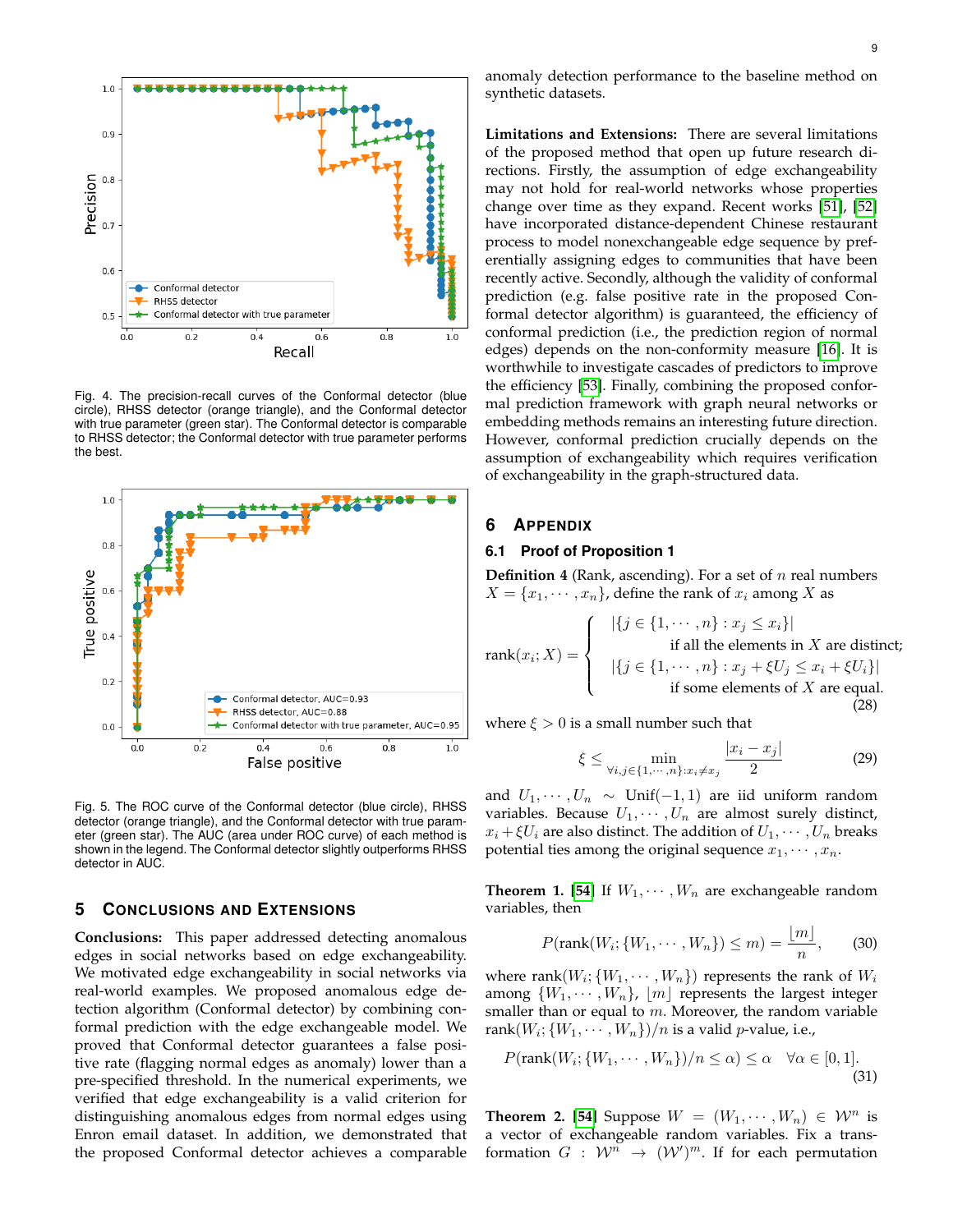$\bar{\pi}$  :  $\{1, \dots, m\}$   $\rightarrow$   $\{1, \dots, m\}$  there exists a permutation  $\underline{\pi}$  :  $\{1, \cdots, n\}$   $\rightarrow$   $\{1, \cdots, n\}$  such that

$$
\bar{\pi}G(w) = G(\underline{\pi}w), \quad \forall w \in \mathcal{W}^n,
$$
\n(32)

then  $G(.)$  preserves exchangeability of W.

**Proposition 1. (Section [3.3\)](#page-4-1)** Assume that  $e_1, e_2, \dots, e_{N+1}$ form a sequence of exchangeable random variables. For any choice of NCM  $A$  (such as that defined in Eq. [\(17\)](#page-5-2)), the specified anomaly threshold  $\epsilon$  corresponds to an upper bound of the probability of the event that  $e_{N+1}$  is classified as an anomalous edge by Algorithm 1:

$$
P(\text{Anom}_{N+1}^{\epsilon} = 1) \le \epsilon \tag{33}
$$

**Proof.** Let  $e_1, e_2, \dots, e_{N+1} \in \mathcal{E}$  where  $\mathcal{E}$  represents the set of all possible edges. For any permutation  $\pi$  :  $\{1, \cdots, N + \}$  $1\} \rightarrow \{1, \cdots, N+1\},\$ 

$$
\pi\Big(A(E_{N+1}\setminus\{e_1\},e_1),\cdots,A(E_{N+1}\setminus\{e_{N+1}\},e_{N+1})\Big) = \Big(A(E_{N+1}\setminus\{e_{\pi_1}\},e_{\pi_1}),\cdots, A(E_{N+1}\setminus\{e_{\pi_{N+1}}\},e_{\pi_{N+1}})\Big) \tag{34}
$$

Theorem 2 indicates that  $A : \mathcal{E} \to \mathbb{R}$  is a transformation which preserves exchangeability. Thus  $\alpha_1, \cdots, \alpha_{N+1}$  are real-valued exchangeable random variables.

The right hand side of Eq. [\(18\)](#page-5-5) is the rank of  $\alpha_{N+1}$  among  $\{\alpha_1, \cdots, \alpha_{N+1}\}.$  According to Theorem 2, the *p*-value con-structed from Eq. [\(18\)](#page-5-5) is valid, i.e.,  $p_{N+1}$  is distributed uniformly on [0, 1] when  $e_1, \dots, e_{N+1} \in \mathcal{E}$  be exchangeable random variables. This implies that  $P(\text{Anom}_{N+1}^{\epsilon} = 1)$  $e_{N+1}$  is normal), i.e., the false alarm rate of Algorithm 1, is less than or equal to  $\epsilon$  at any specified anomaly threshold  $\epsilon$ .

# **ACKNOWLEDGMENTS**

This research was supported in part by the U. S. Army Research Office under grants W911NF-19-1-0365 and W911NF-21-1-0093, and the National Science Foundation under grant CCF-2112457.

## **REFERENCES**

- <span id="page-9-0"></span>[1] C. Wagner, S. Mitter, C. Körner, and M. Strohmaier, "When social bots attack: Modeling susceptibility of users in online social networks." in *# MSM*, 2012, pp. 41–48.
- <span id="page-9-1"></span>[2] P. Bindu and P. S. Thilagam, "Mining social networks for anomalies: Methods and challenges," *Journal of Network and Computer Applications*, vol. 68, pp. 213–229, 2016.
- <span id="page-9-2"></span>[3] N. P. Nguyen, G. Yan, M. T. Thai, and S. Eidenbenz, "Containment of misinformation spread in online social networks," in *Proceedings of the 4th Annual ACM Web Science Conference*, 2012, pp. 213–222.
- <span id="page-9-3"></span>L. Akoglu, H. Tong, and D. Koutra, "Graph based anomaly detection and description: a survey," *Data mining and knowledge discovery*, vol. 29, no. 3, pp. 626–688, 2015.
- <span id="page-9-4"></span>[5] W. Yu, W. Cheng, C. C. Aggarwal, K. Zhang, H. Chen, and W. Wang, "Netwalk: A flexible deep embedding approach for anomaly detection in dynamic networks," in *Proceedings of the 24th ACM SIGKDD International Conference on Knowledge Discovery & Data Mining*, 2018, pp. 2672–2681.
- <span id="page-9-5"></span>[6] L. Akoglu, M. McGlohon, and C. Faloutsos, "Oddball: Spotting anomalies in weighted graphs," in *Pacific-Asia Conference on Knowledge Discovery and Data Mining*. Springer, 2010, pp. 410–421.
- <span id="page-9-6"></span>[7] H. Tong and C.-Y. Lin, "Non-negative residual matrix factorization with application to graph anomaly detection," in *Proceedings of the 2011 SIAM International Conference on Data Mining*. SIAM, 2011, pp. 143–153.
- <span id="page-9-7"></span>[8] D. Chakrabarti, "Autopart: Parameter-free graph partitioning and outlier detection," in *European Conference on Principles of Data Mining and Knowledge Discovery*. Springer, 2004, pp. 112–124.
- <span id="page-9-8"></span>[9] K. Shin, T. Eliassi-Rad, and C. Faloutsos, "Patterns and anomalies in k-cores of real-world graphs with applications," *Knowledge and Information Systems*, vol. 54, no. 3, pp. 677–710, 2018.
- <span id="page-9-9"></span>[10] D. Eswaran, C. Faloutsos, S. Guha, and N. Mishra, "Spotlight: Detecting anomalies in streaming graphs," in *Proceedings of the 24th ACM SIGKDD International Conference on Knowledge Discovery & Data Mining*, 2018, pp. 1378–1386.
- <span id="page-9-10"></span>[11] S. Ranshous, S. Shen, D. Koutra, S. Harenberg, C. Faloutsos, and N. F. Samatova, "Anomaly detection in dynamic networks: a survey," *Wiley Interdisciplinary Reviews: Computational Statistics*, vol. 7, no. 3, pp. 223–247, 2015.
- <span id="page-9-11"></span>[12] D. Eswaran and C. Faloutsos, "Sedanspot: Detecting anomalies in edge streams," in *2018 IEEE International Conference on Data Mining (ICDM)*. IEEE, 2018, pp. 953–958.
- <span id="page-9-12"></span>[13] Y.-Y. Chang, P. Li, R. Sosic, M. Afifi, M. Schweighauser, and J. Leskovec, "F-fade: Frequency factorization for anomaly detection in edge streams," in *Proceedings of the 14th ACM International Conference on Web Search and Data Mining*, 2021, pp. 589–597.
- <span id="page-9-13"></span>[14] A. Bojchevski, J. Klicpera, and S. Günnemann, "Efficient robustness certificates for discrete data: Sparsity-aware randomized smoothing for graphs, images and more," in *International Conference on Machine Learning*. PMLR, 2020, pp. 1003–1013.
- <span id="page-9-14"></span>[15] S. Bhatia, B. Hooi, M. Yoon, K. Shin, and C. Faloutsos, "Midas: Microcluster-based detector of anomalies in edge streams," in *Proceedings of the AAAI Conference on Artificial Intelligence*, vol. 34, no. 04, 2020, pp. 3242–3249.
- <span id="page-9-15"></span>[16] G. Shafer and V. Vovk, "A tutorial on conformal prediction." *Journal of Machine Learning Research*, vol. 9, no. 3, 2008.
- <span id="page-9-16"></span>[17] R. Laxhammar and G. Falkman, "Conformal prediction for distribution-independent anomaly detection in streaming vessel data," in *Proceedings of the first international workshop on novel data stream pattern mining techniques*, 2010, pp. 47–55.
- <span id="page-9-17"></span>[18] S. A. Williamson, "Nonparametric network models for link prediction," *The Journal of Machine Learning Research*, vol. 17, no. 1, pp. 7102–7121, 2016.
- <span id="page-9-18"></span>[19] D. Volkhonskiy, E. Burnaev, I. Nouretdinov, A. Gammerman, and V. Vovk, "Inductive conformal martingales for change-point detection," in *Conformal and Probabilistic Prediction and Applications*. PMLR, 2017, pp. 132–153.
- <span id="page-9-19"></span>[20] C. C. Aggarwal, Y. Zhao, and S. Y. Philip, "Outlier detection in graph streams," in *2011 IEEE 27th international conference on data engineering*. IEEE, 2011, pp. 399–409.
- <span id="page-9-20"></span>[21] S. Ranshous, S. Harenberg, K. Sharma, and N. F. Samatova, "A scalable approach for outlier detection in edge streams using sketch-based approximations," in *Proceedings of the 2016 SIAM International Conference on Data Mining*. SIAM, 2016, pp. 189–197.
- <span id="page-9-21"></span>[22] Y. J. Wang and G. Y. Wong, "Stochastic blockmodels for directed graphs," *Journal of the American Statistical Association*, vol. 82, no. 397, pp. 8–19, 1987.
- <span id="page-9-22"></span>[23] P. D. Hoff, A. E. Raftery, and M. S. Handcock, "Latent space approaches to social network analysis," *Journal of the american Statistical association*, vol. 97, no. 460, pp. 1090–1098, 2002.
- <span id="page-9-23"></span>[24] C. Kemp, J. B. Tenenbaum, T. L. Griffiths, T. Yamada, and N. Ueda, "Learning systems of concepts with an infinite relational model," in *AAAI*, vol. 3, 2006, p. 5.
- <span id="page-9-24"></span>[25] K. Miller, M. Jordan, and T. Griffiths, "Nonparametric latent feature models for link prediction," *Advances in neural information processing systems*, vol. 22, pp. 1276–1284, 2009.
- <span id="page-9-25"></span>[26] J. Lloyd, P. Orbanz, Z. Ghahramani, and D. M. Roy, "Random function priors for exchangeable arrays with applications to graphs and relational data," *Advances in Neural Information Processing Systems*, vol. 25, pp. 998–1006, 2012.
- <span id="page-9-26"></span>[27] S. Janson, "On edge exchangeable random graphs," *Journal of statistical physics*, vol. 173, no. 3, pp. 448–484, 2018.
- <span id="page-9-27"></span>[28] D. Cai, T. Campbell, and T. Broderick, "Edge-exchangeable graphs and sparsity," in *Proceedings of the 30th International Conference on Neural Information Processing Systems*, 2016, pp. 4249–4257.
- <span id="page-9-28"></span>[29] H. Crane and W. Dempsey, "Edge exchangeable models for interaction networks," *Journal of the American Statistical Association*, vol. 113, no. 523, pp. 1311–1326, 2018.